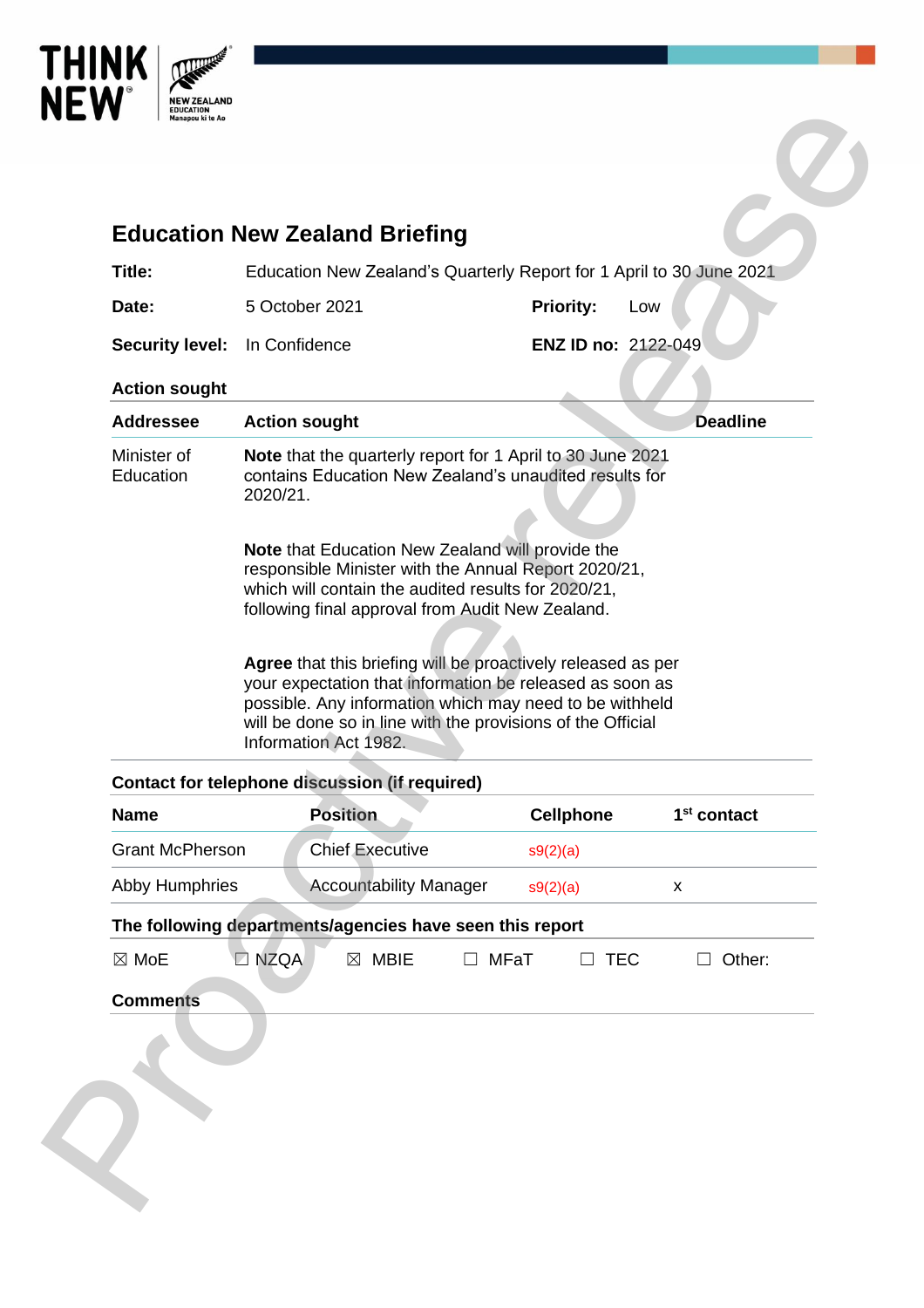

# **Education New Zealand Briefing**

**Title:** Education New Zealand's Quarterly Report for 1 April to 30 June 2021

**Date:** 5 October 2021 **Priority:** Low

**Security level:** In Confidence **ENZ ID no:** 2122-049

# **Recommendations**

Education New Zealand recommends that you

a. **note** that the quarterly report for 1 April to 30 June 2021 contains Education New Zealand's unaudited results for 2020/21.

### **Noted**

b. **note** that Education New Zealand will provide the responsible Minister with the Annual Report 2020/21, which will contain the audited results for 2020/21, following final approval from Audit New Zealand. **Processor Control Control Control Control Control Control Control Control Control Control Control Control Control Control Control Control Control Control Control Control Control Control Control Control Control Control Co** 

### **Noted**

c. **agree** that this briefing will be proactively released as per your expectation that information be released as soon as possible. Any information which may need to be withheld will be done so in line with the provisions of the Official Information Act 1982.



Grant McPherson **Chief Executive Education New Zealand**

Hon Chris Hipkins **Minister of Education** \_\_\_/\_\_\_/2020